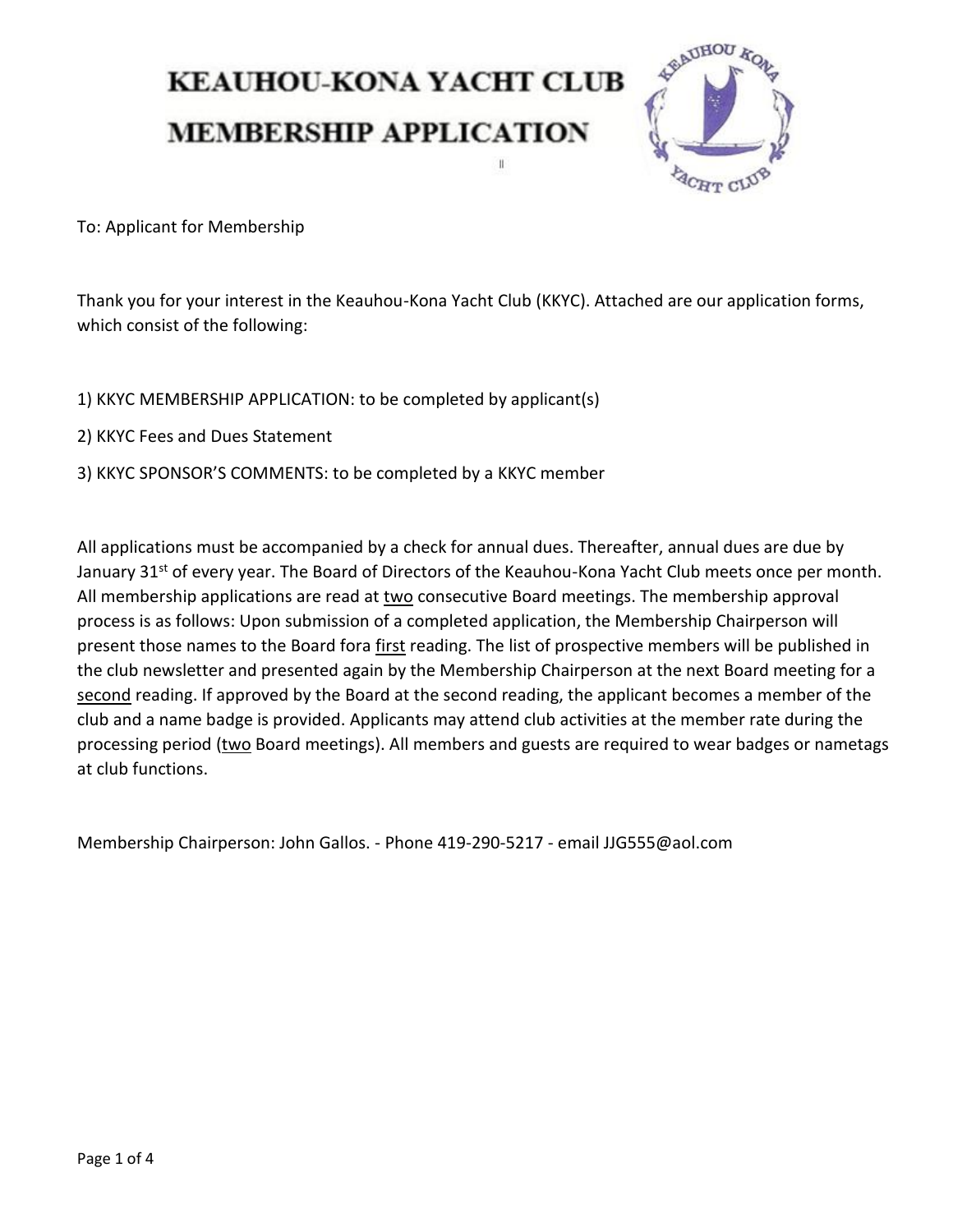| KKYC Committee Interests (Check all that apply)                                                          |  |  |
|----------------------------------------------------------------------------------------------------------|--|--|
| (Special Events) ____________ (Web Site) __________ (Communications) ___________ (Membership) __________ |  |  |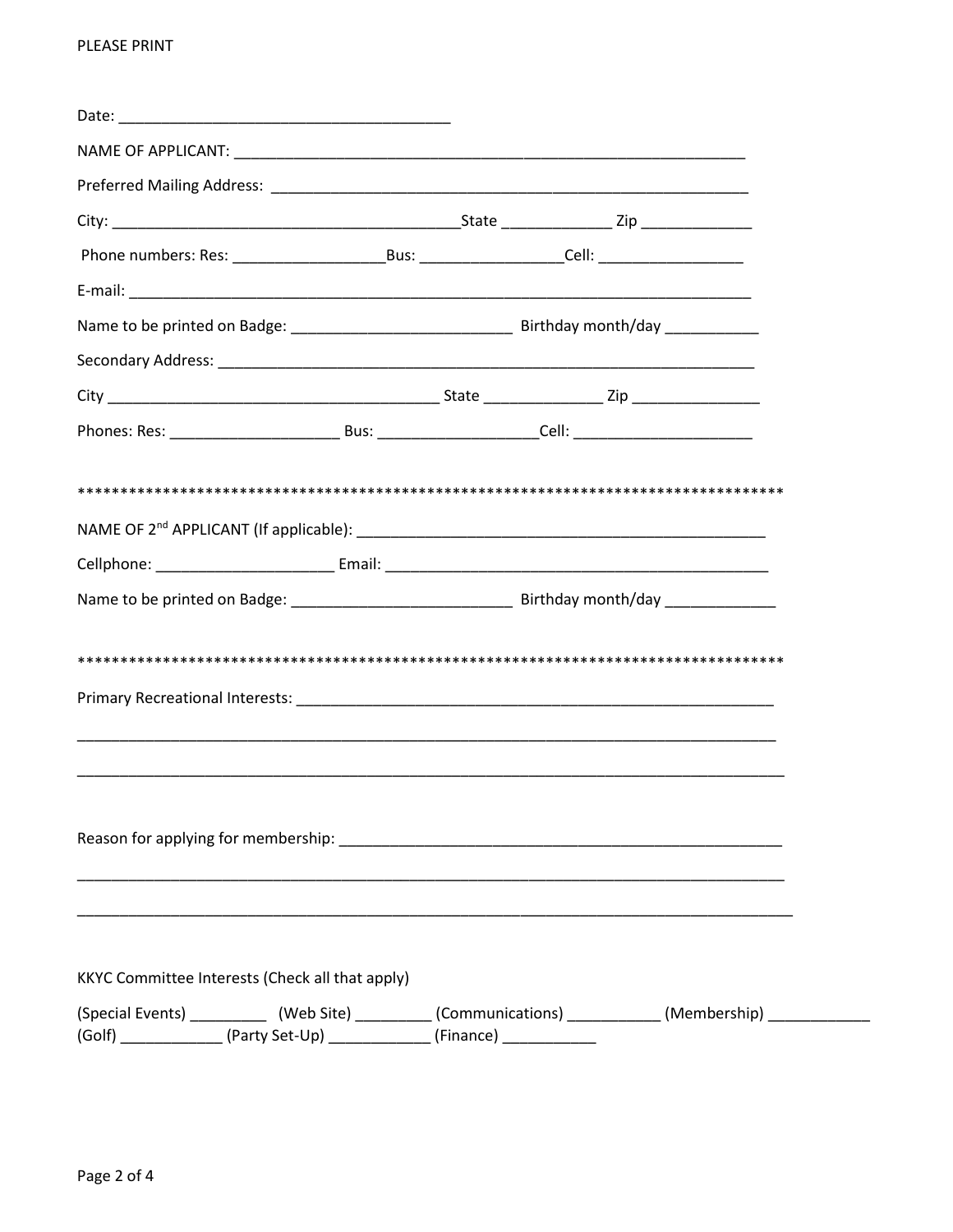## **KEAUHOU\_KONA YACHT CLUB DUES**

ANNUAL DUES: Annual dues are currently \$100.00 per person.

Total dues for applicant(s):  $\oint$ 

PLEASE PREPARE CHECKS FOR ANNUAL DUES PAYABLE TO KEAUHOU-KONA YACHT CLUB.

MAIL COMPLETED APPLICATION AND CHECKS TO:

KEAUHOU-KONA YACHT CLUB ATTN: MEMBERSHIP P.O. BOX 1502 KAILUA-KONA, HI 96745

I (we) hereby apply for membership in the Keauhou-Kona Yacht Club and do agree to uphold the purpose of the club and abide by its rules and regulations.

| 1 <sup>st</sup> Applicant's Signature | Date |  |  |  |
|---------------------------------------|------|--|--|--|
|                                       |      |  |  |  |
|                                       |      |  |  |  |
| 2 <sup>nd</sup> Applicants Signature  | Date |  |  |  |